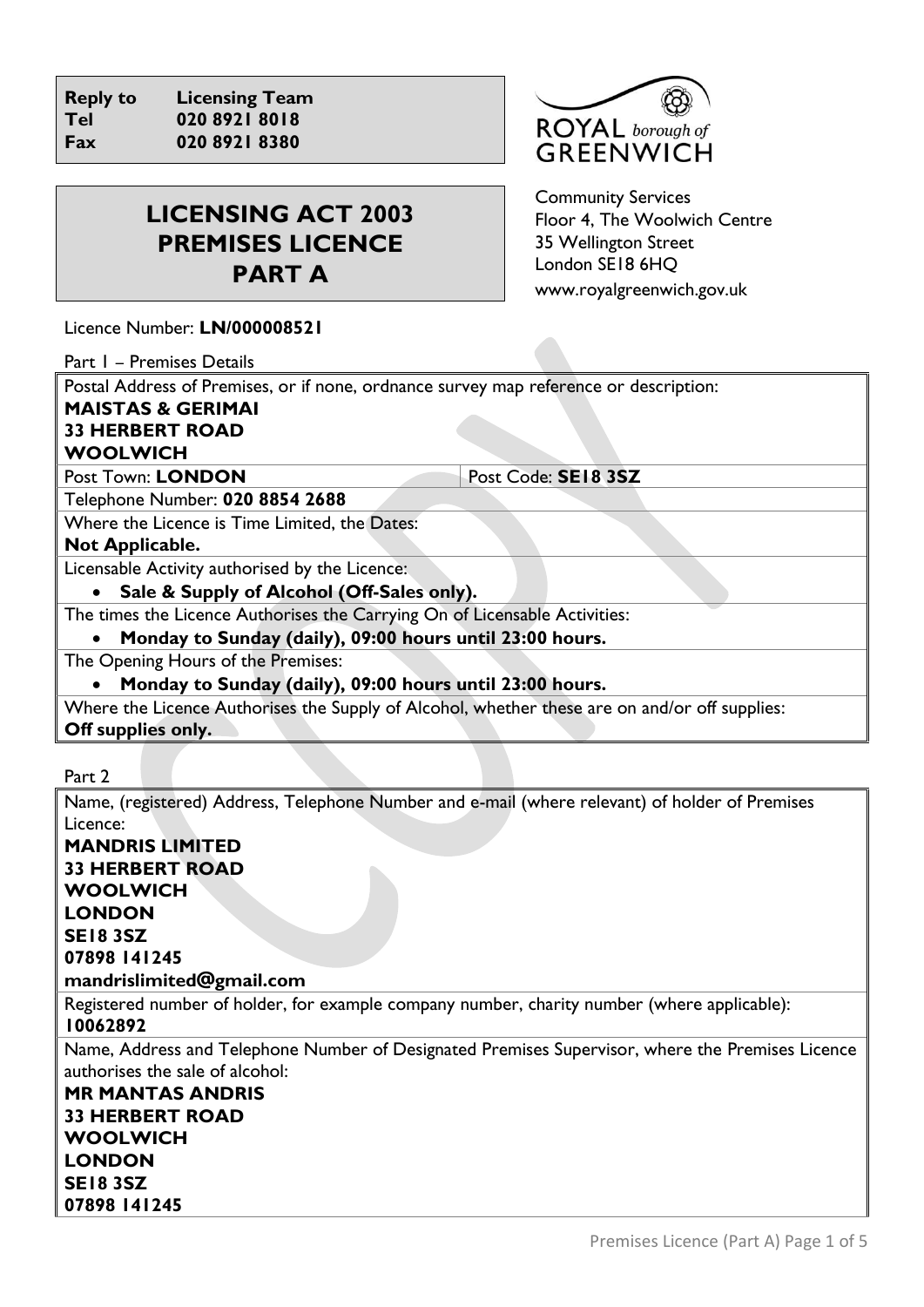Personal Licence Number and issuing authority of Personal Licence held by Designated Premises Supervisor, where the Premises Licence authorises the Supply of Alcohol:

# **LN/000008487, Royal Borough of Greenwich – Issued: 9th June 2016.**

## **Annex 1 – Mandatory Conditions:**

- **1.** No supply of alcohol may be made under the Premises Licence:
	- (a) At a time when there is no Designated Premises Supervisor in respect of the Premises Licence; or
	- (b) At a time when the Designated Premises Supervisor does not hold a Personal Licence or his Personal Licence is suspended.
- **2.** Every supply of alcohol under the Premises Licence must be made, or authorised by, a person who holds a Personal Licence.

#### **3.** -

- (1) The premises licence holder or club premises certificate holder must ensure that an age verification policy is adopted in respect of the premises in relation to the sale or supply of alcohol.
- (2) The designated premises supervisor in relation to the premises licence must ensure that the supply of alcohol at the premises is carried on in accordance with the age verification policy.
- (3) The policy must require individuals who appear to the responsible person to be under 18 years of age (or such older age as may be specified in the policy) to produce on request, before being served alcohol, identification bearing their photograph, date of birth and either:
	- (a) a holographic mark, or
	- (b) an ultraviolet feature.

### **4.** –

- (1) A relevant person shall ensure that no alcohol is sold or supplied for consumption on or off the premises for a price which is less than the permitted price.
- (2) For the purposes of the condition set out in paragraph 1:
	- (a) "duty" is to be construed in accordance with the Alcoholic Liquor Duties Act 1979;
	- (b) "permitted price" is the price found by applying the formula: **P=D+(DxV)**; where
		- (i) P is the permitted price,
		- (ii) D is the amount of duty chargeable in relation to the alcohol as if the duty were charged on the date of the sale or supply of the alcohol, and
		- (iii) V is the rate of value added tax chargeable in relation to the alcohol as if the value added tax were charged on the date of the sale or supply of the alcohol;
	- (c) "relevant person" means, in relation to premises in respect of which there is in force a premises licence:
		- (i) the holder of the premises licence,
		- (ii) the designated premises supervisor (if any) in respect of such a licence, or
		- (iii) the personal licence holder who makes or authorises a supply of alcohol under such a licence;
	- (d) "relevant person" means, in relation to premises in respect of which there is in force a club premises certificate, any member or officer of the club present on the premises in a capacity which enables the member or officer to prevent the supply in question; and
	- (e) "value added tax" means value added tax charged in accordance with the Value Added Tax Act 1994.
- (3) Where the permitted price given by Paragraph (b) of paragraph 2 would (apart from this paragraph) not be a whole number of pennies, the price given by that sub-paragraph shall be taken to be the price actually given by that sub-paragraph rounded up to the nearest penny.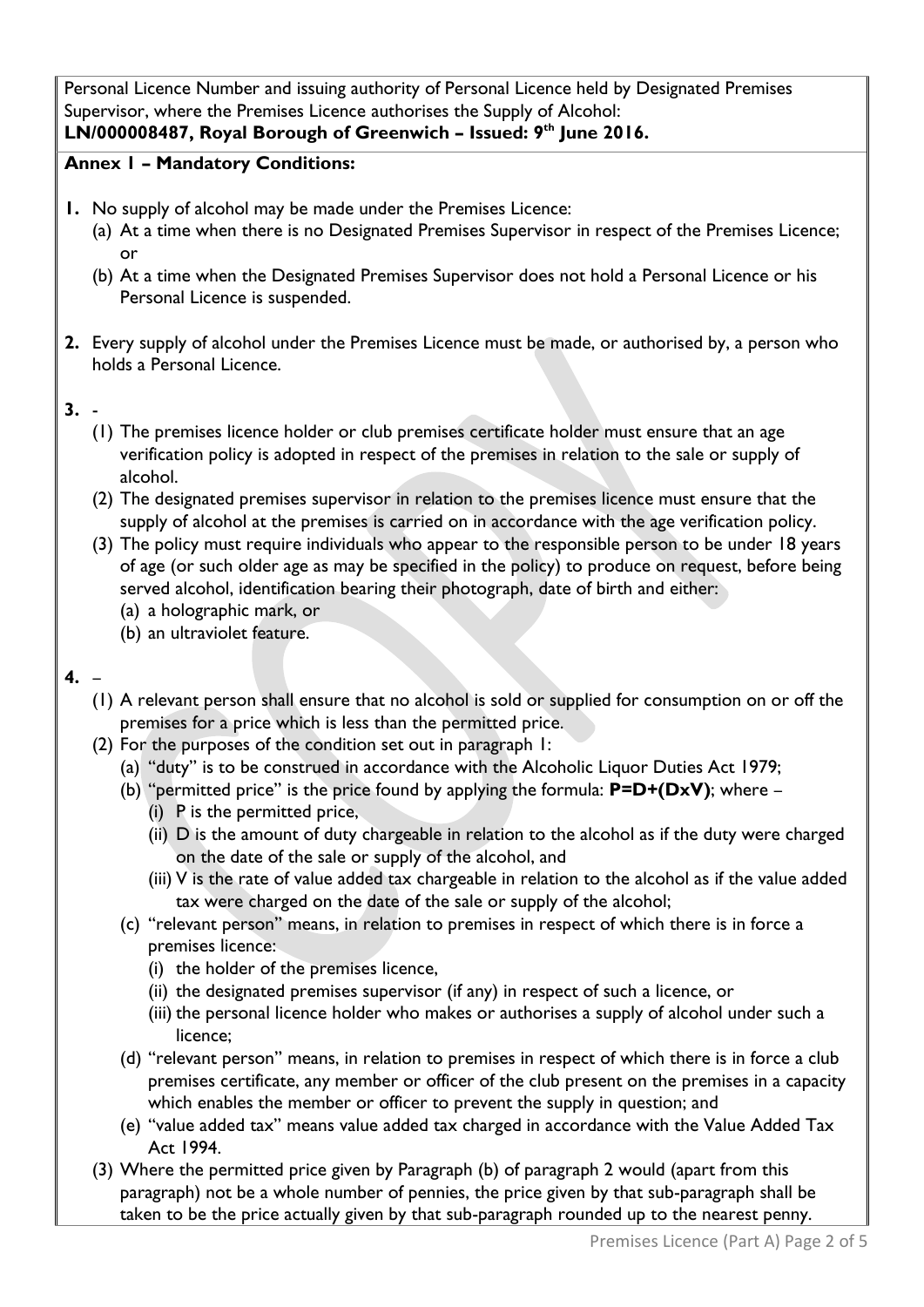- $(4) -$ 
	- (1) Sub-paragraph (2) applies where the permitted price given by Paragraph (b) of paragraph 2 on a day ("the first day") would be different from the permitted price on the next day ("the second day") as a result of a change to the rate of duty or value added tax.
	- (2) The permitted price which would apply on the first day applies to sales or supplies of alcohol which take place before the expiry of the period of 14 days beginning on the second day.

#### **Annex 2 – Conditions consistent with Operating Schedule:**

- **1.** A CCTV recording system shall be installed that is compliant with, and capable of, capturing an image of evidential standard.
- **2.** All CCTV recordings shall be maintained for a minimum of thirty-one (31) days with date & timestamping. Cameras shall be installed so as to cover both internal and external areas of the premises. At least one camera must cover the checkout area.
- **3.** Notices shall be displayed advising that CCTV is in operation.
- **4.** Staff shall be fully trained in the operation of the CCTV system and there shall be at least one member of staff on duty during trading hours who is able to provide copies of CCTV recordings to the Police and authorised officers. Such copies shall, in any event, be provided within three (3) days.
- **5.** When CCTV is not operating, no supply of alcohol shall be made on the premises. If a fault develops with the CCTV system, the duration and nature shall be recorded in a log, to be made available for inspection by Police and authorised officers upon demand.
- **6.** All staff shall be instructed to record in an incident register all incidents of crime and disorder occurring at the premises, and details of any occasion when the police are called. These records shall include the time and date of any incident, and the identities of staff members involved. The incident register shall be made available for inspection by Police and authorised officers upon demand.
- **7.** Each and every individual item of alcohol shall be clearly marked with labels uniquely identifying the premises.
- **8.** Alcohol shall not be sold in an open container or consumed in the licensed premises.
- **9.** The premises licence holder shall participate in the Alcohol Strength Reduction partnership and no beer, lager or cider above **6.5%** ABV shall be sold from the premises.
- **10.**No more than 25% of available shelving shall be allocated to alcohol.
- **11.** Staff shall not purchase any alcohol goods from door-to-door sellers. Incidents of door-to-door sellers approaching the business shall be noted in the incident book, including any details of vehicles and persons involved, and shall be reported to the Police and RBG Trading Standards.
- **12.**The "Challenge 25"/"Think 25" proof of age scheme shall be operated at the premises. All customers who appear under the age of 25 shall be challenged to prove that they are over 18 when attempting to purchase alcohol. Acceptable forms of ID include a photo driving licence, passport, or Home Office approved identity card bearing the holographic 'PASS' mark. If the person seeking alcohol is unable to produce an acceptable form of identification, no sale or supply of alcohol shall be made to or for that person.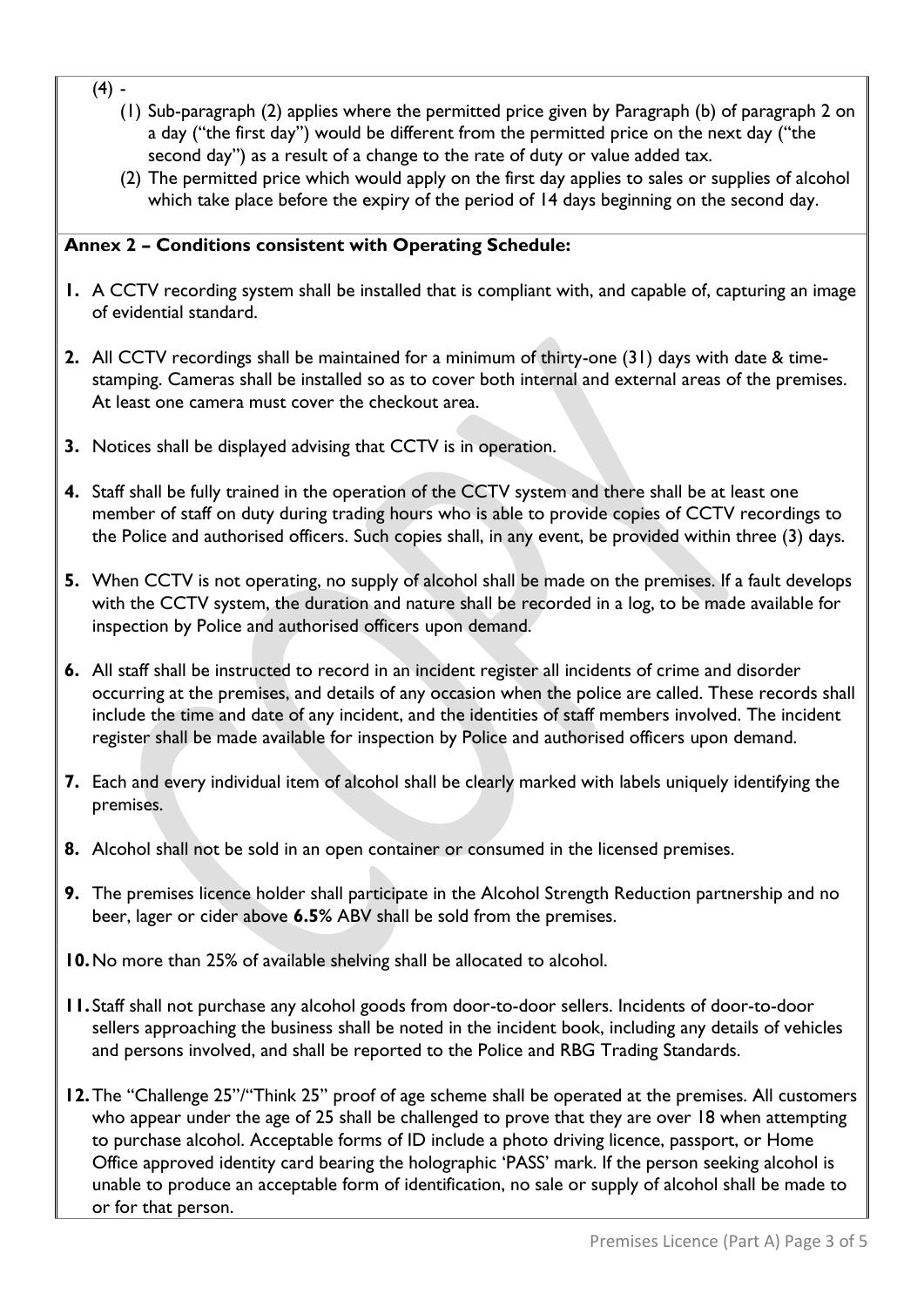- **13.**All staff shall be trained in the law about the sale of alcohol. Such training shall include: challenging every individual who appears to be under 25 years of age and to refuse service where individuals cannot produce acceptable means of identification; understanding acceptable forms of ID; and using a refusal register. Such training (including any refresher training) shall be logged and provided not less than every six (6) months. A training log shall be maintained and made available for inspection by Police and authorised persons.
- **14.**A refusals register must be kept at the premises and made immediately available on request to the Police or an authorised person. The refusals register shall be inspected on a monthly basis by the Designated Premises Supervisor and noted in the register and a record made in the register of any actions that appear to be needed to protect young people from harm. The register must record all refused sales of alcohol and include the following:
	- a) the identity of the member of staff who refused the sale;
	- b) the date and time of the refusal;
	- c) the alcohol requested and reason for refusal;
	- d) a description of the person refused alcohol.
- **15.**The following posters shall be displayed conspicuously on the premises in customer-facing areas:

a) "Think 25" (or similar poster) to advise potential purchasers that suitable proof of age shall be required for all purchasers who appear to be under 25;

b) "Don't Buy Alcohol for Under 18s", "It's A Crime!", or similar proxy sales posters intended to warn adults not to buy alcohol for those under 18 years of age.

- **16.**The premises licence holder shall ensure that legible copies of the receipts for all alcohol goods purchased shall be retained on the premises for at least six (6) months and be made immediately available on request to the Police or an "authorised person". The documents must include the following details:
	- i. Seller's name and geographical address;
	- ii. Seller's company details, if applicable;
	- iii. Seller's VAT details, if applicable;
	- iv. Vehicle registration detail, if applicable.
- **17.**The Premises Licence Holder shall not purchase any alcohol goods from door-to-door sellers.
- **18.**Neither Mr Egidijus Razmirkskis, nor any company with which he is associated, shall be involved in the running of the premises.
- **19.**The premises licence holder shall ensure that no alcohol goods or tobacco products shall be purchased in resealed boxes/containers.
- **20.**Notices shall be prominently displayed at all exits requesting the public to respect the needs of local residents, and to leave the premises and the area quietly.
- **21.** The area immediately outside the premises shall be monitored to ensure that any litter generated by the premises and/or its customers is regularly cleared.
- **22.**The premises licence holder shall take all reasonable steps to ensure that any persons loitering outside the premises disperse quickly and do not congregate.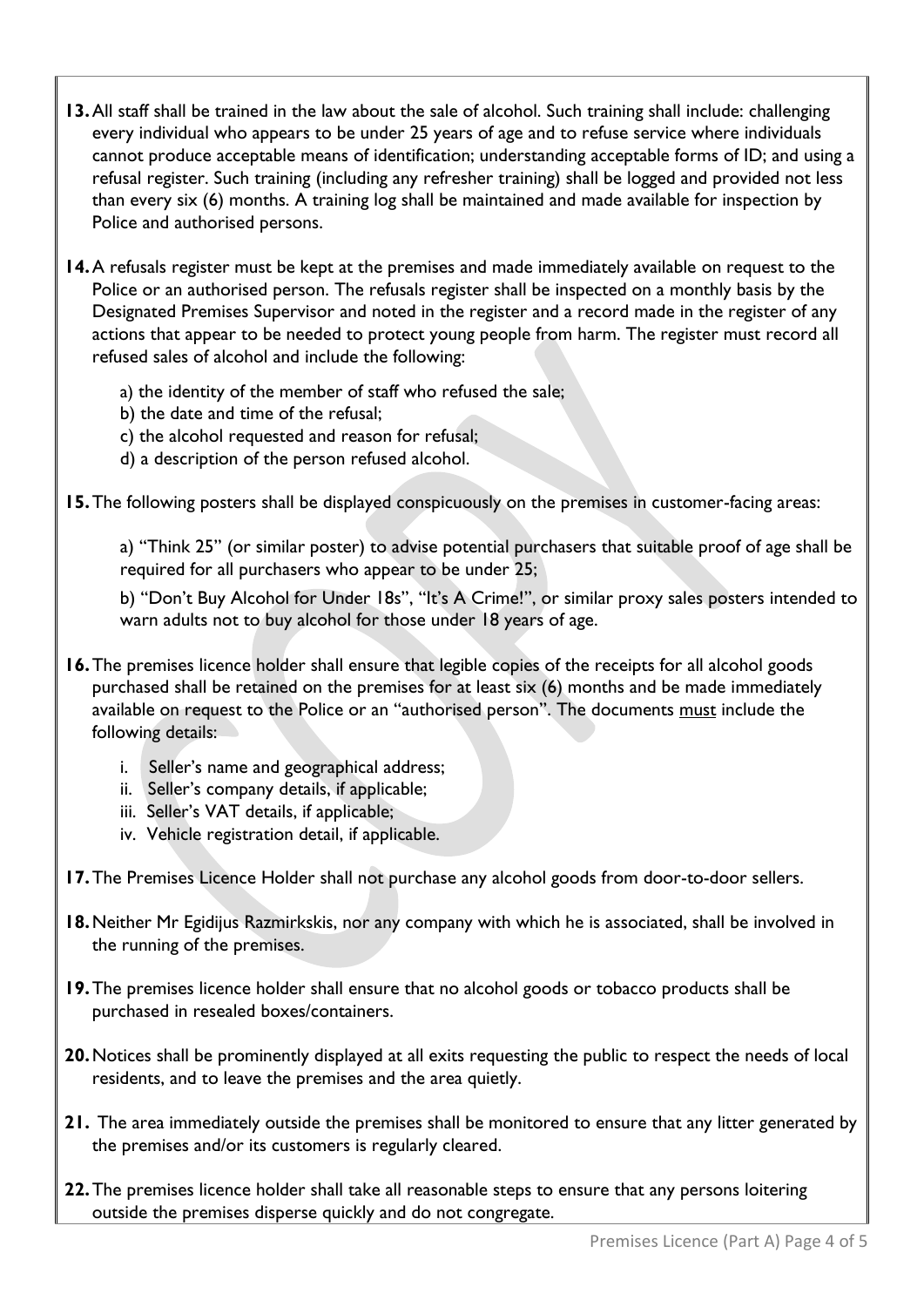**23.**The number of persons permitted in the premises at any one time shall not exceed five (5) persons.

#### **Annex 3 – Conditions attached after a hearing by the licensing authority:** None.

#### **Annex 4 – Plans:**

The premises shall be maintained in accordance with the plan/s annexed to this Premises Licence and licensable activities shall only take place in those areas designated on the annexed plan/s. **Drawing Number: # DPP/SD/10/74/01, received 16th May 2016 (Page 1: Rear / Page 2: Front).**

**Date of Original Issue: 14th June 2016 Ref: WK/201603355**

Jane Dyer

*pp* DIRECTOR OF COMMUNITY SERVICES